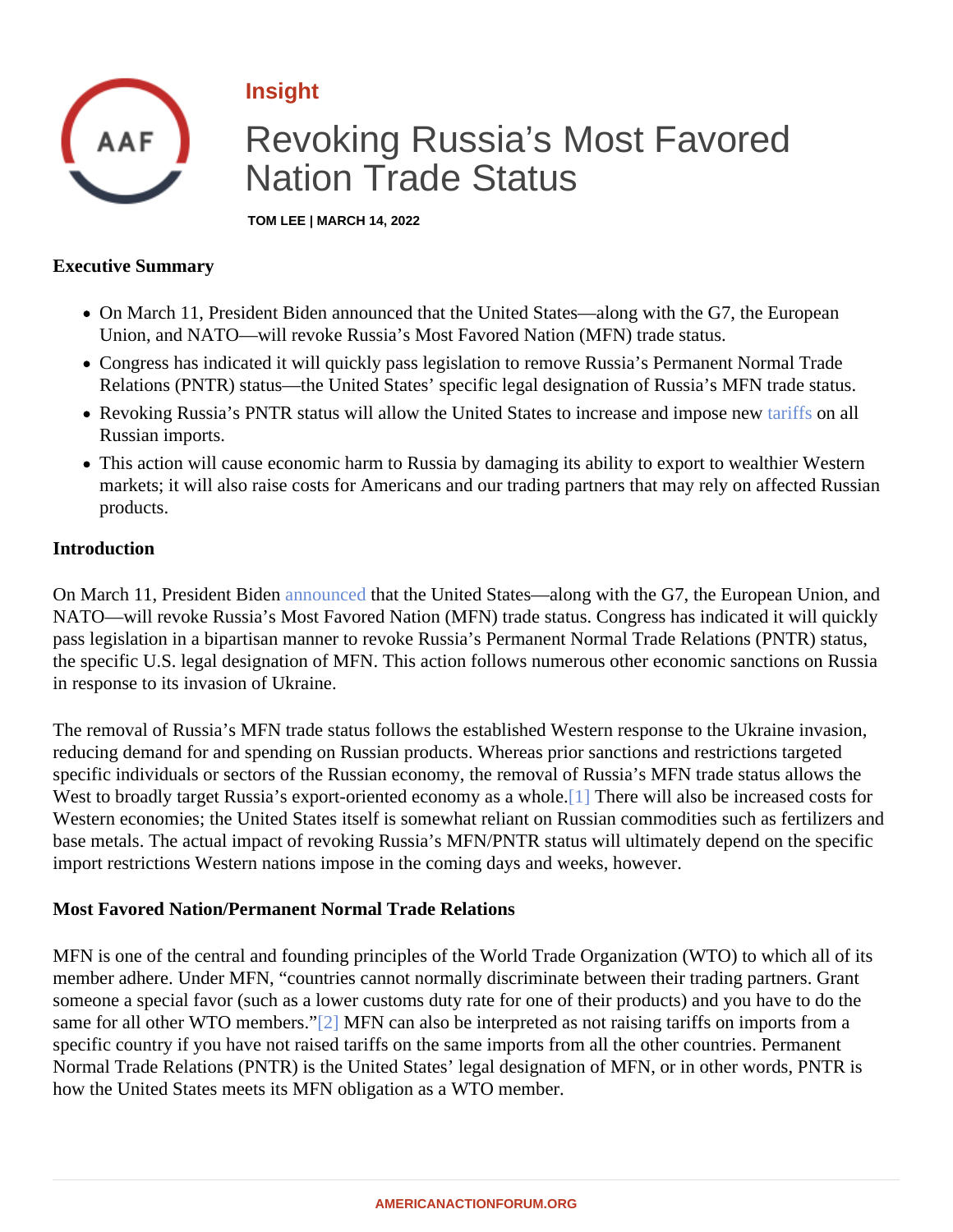#### <span id="page-1-0"></span>Economic Damage to Russia

By revoking Russia's MFN status, via revoking its PNTR in the United States, the acting Western nations will no longer adhere to MFN when conducting trade with Russia. This will allow the United States to impose high import restrictions, such as tariffs, on Russian goods. Thus, affected Russian goods will increase in price, lose competitiveness, and ultimately sell less in the global economy. This will damage the Russian economy as it is export-driven and heavily relies on foreign demand for its pro[duc](#page-2-0)ts voking Russia's PNTR status will either decrease or cut off the Russian economy's access to U.S. markets and demand.

#### Economic Damage to the United States

The United States economy will also be impacted by this action. As with the Russian economy, the extent of the impact on the U.S. economy will depend on the specific imports targeted and the level of the import restriction set. Import restrictions such as tariffs ultimately lead to higher costs borne by U.S. producers and consumers. the United States raises import restrictions on more heavily relied upon Russian goods, such as fertilizers and certain base metals, U.S. sectors such as a[g](�� h t t p s : / / w w w . a m e r i c a n a c t i o n f o r u m . o r g / m u l t i m e d i a / t h e - a a f - e x c h a n g e - e p - 9 7 - i n f l a t i o n - w a r - a n d - c o v i d - 1 9 /)riculture, which is already undergoing in flatilofeel the pinch—as will consumers.

Canada has announced that in removing its MFN status for Russia, it will set a 35 percent tariff rate on all imports from Russia. In 2021, the United States imported about \$29.7 billion in goods from Russia. If the United States were to set a similar tariff, the U.S. economy would have to pay about \$10.4 billion in additional cost burdens.

Again, the extent of the economic damage felt by all sides will ultimately depend on the specific decisions ma in the coming days and weeks regarding the exact import restrictions imposed, and for how long they are in effect.

An excel file detailing the list of products the United States imported from Russia in 2021 can [be fo](�� h t t p s : / / w w w . a m e r i c a n a c t i o n f o r u m . o r g / w p - c o n t e n t / u p l o a d s / 2 0 2 2 / 0 3 / I m p o r t s - F r o m - R u s s i a - H S - 2 - a n d - 4 . x l s x)und

Based on 2021 import figures, Russia was the 18th largest trading partner of the United States. Thus, the economic impact of revoking Russia's MFN/PNTR status will be much less than it would be for much larger trading partners such as China. Below is a Table which contains the import levels in dollars of the top 20 countries the United States imported from in 2021.

Table 1: Top 20 Countries the United States Imported from in 2021

| Country     | 2021 Import Levels, in Billions |
|-------------|---------------------------------|
| China       | \$500.9                         |
| Mexico      | \$383.4                         |
| Canada      | \$357.7                         |
| Japan       | \$142.4                         |
| Germany     | \$134.7                         |
| Vietnam     | \$101.0                         |
| South Korea | \$95.0                          |